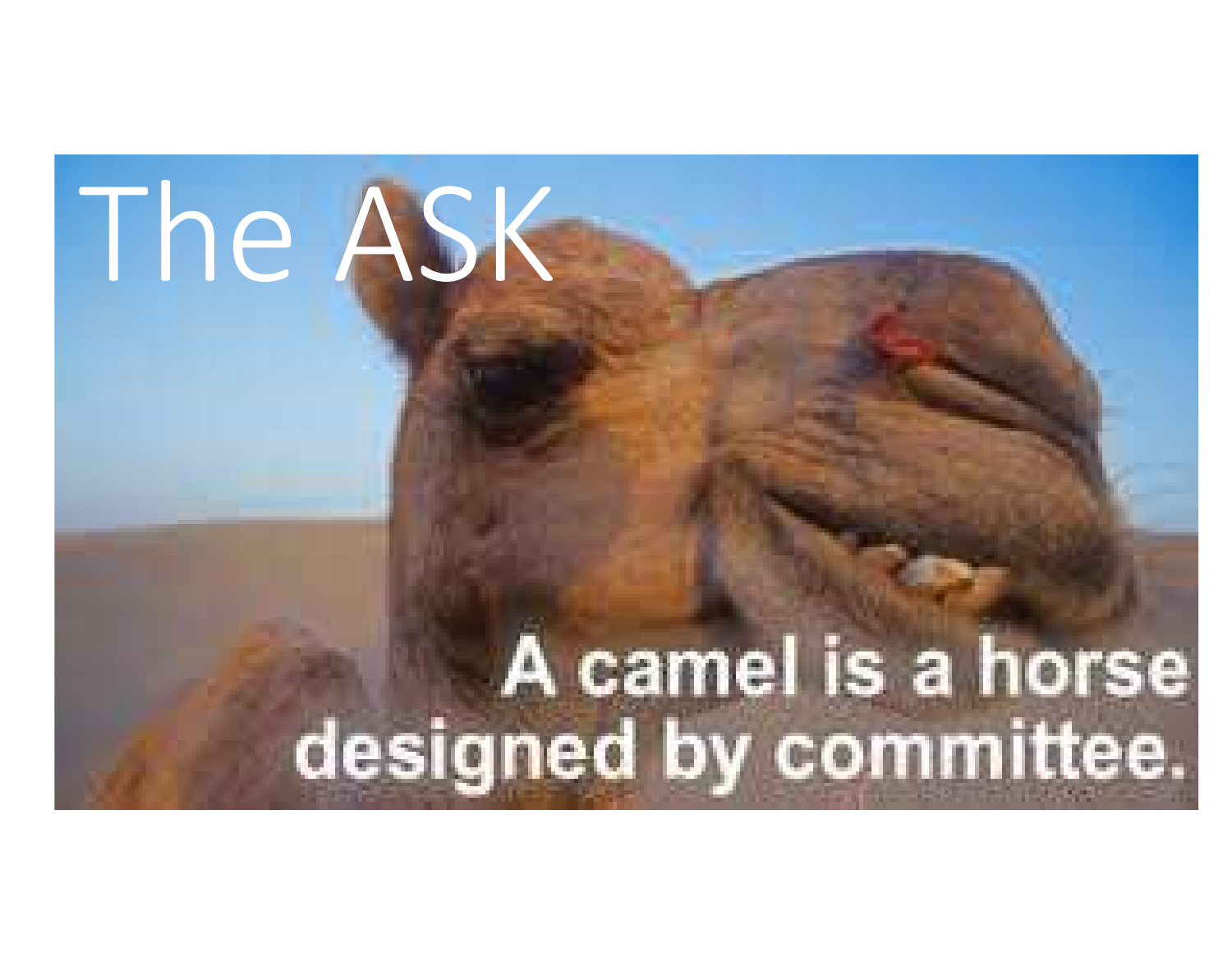### Aim high, as your arrow descends while it is flying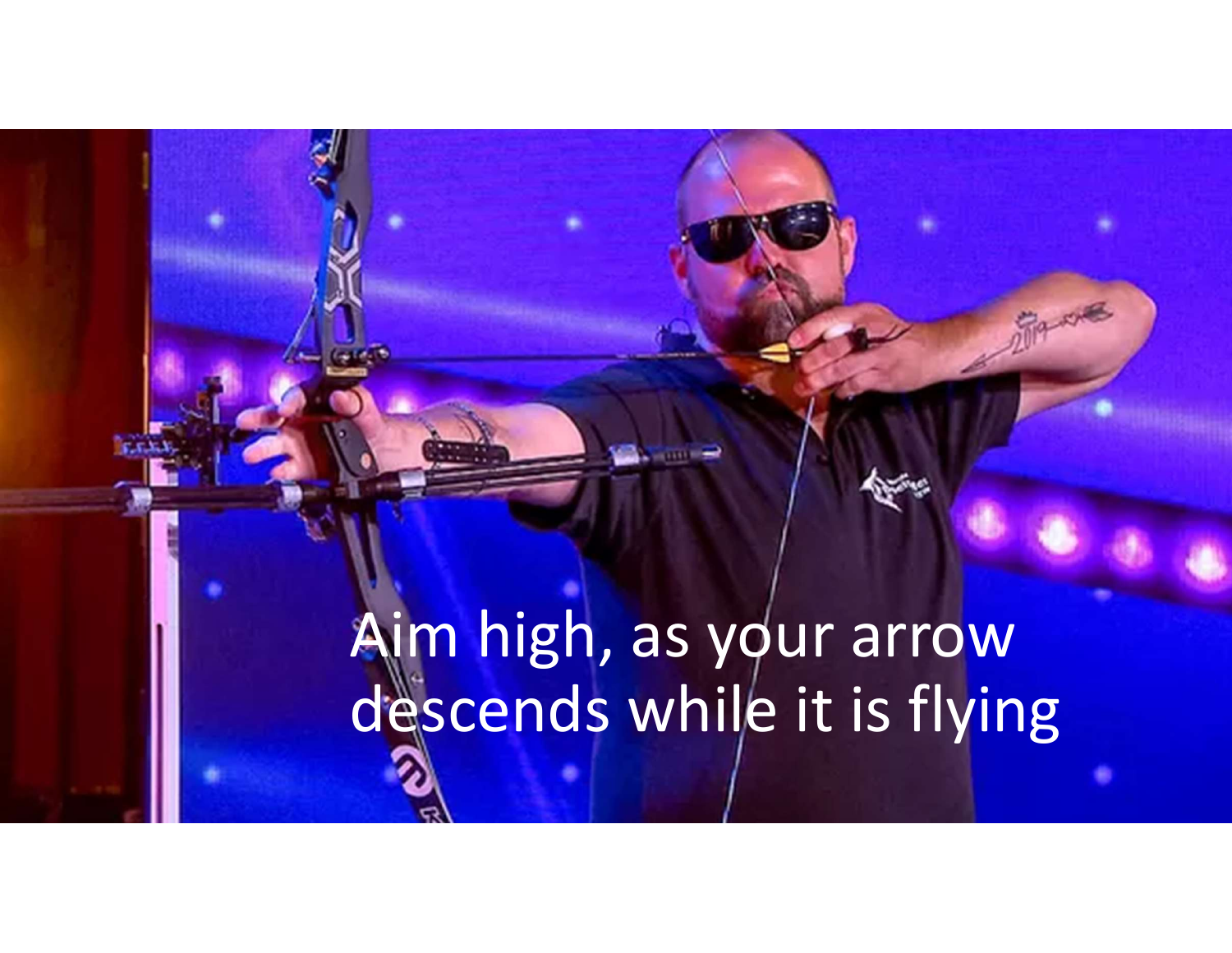#### 3 DIMENSIONS:

- 3 DIMENSIONS:<br>- The organizational aspects of our way of working are important to us,<br>and we want to keep them.<br>- The "secretariat" resource that we need to maintain momentum and and we want to keep them.
- 3 DIMENSIONS:<br>- The organizational aspects of our way of working are important to us,<br>and we want to keep them.<br>- The "secretariat" resource that we need to maintain momentum and<br>deliver at the required high level of outpu deliver at the required high level of output is higher than available today and without sufficient and sustainable resources our committee will not be able to maintain its efforts. 3 DIMENSIONS:<br>- The organizational aspects of our way of working are important to us,<br>and we want to keep them.<br>- The "secretariat" resource that we need to maintain momentum and<br>deliver at the required high level of outpu
- statistical information and think it is fit to organize it at the same level in the UN system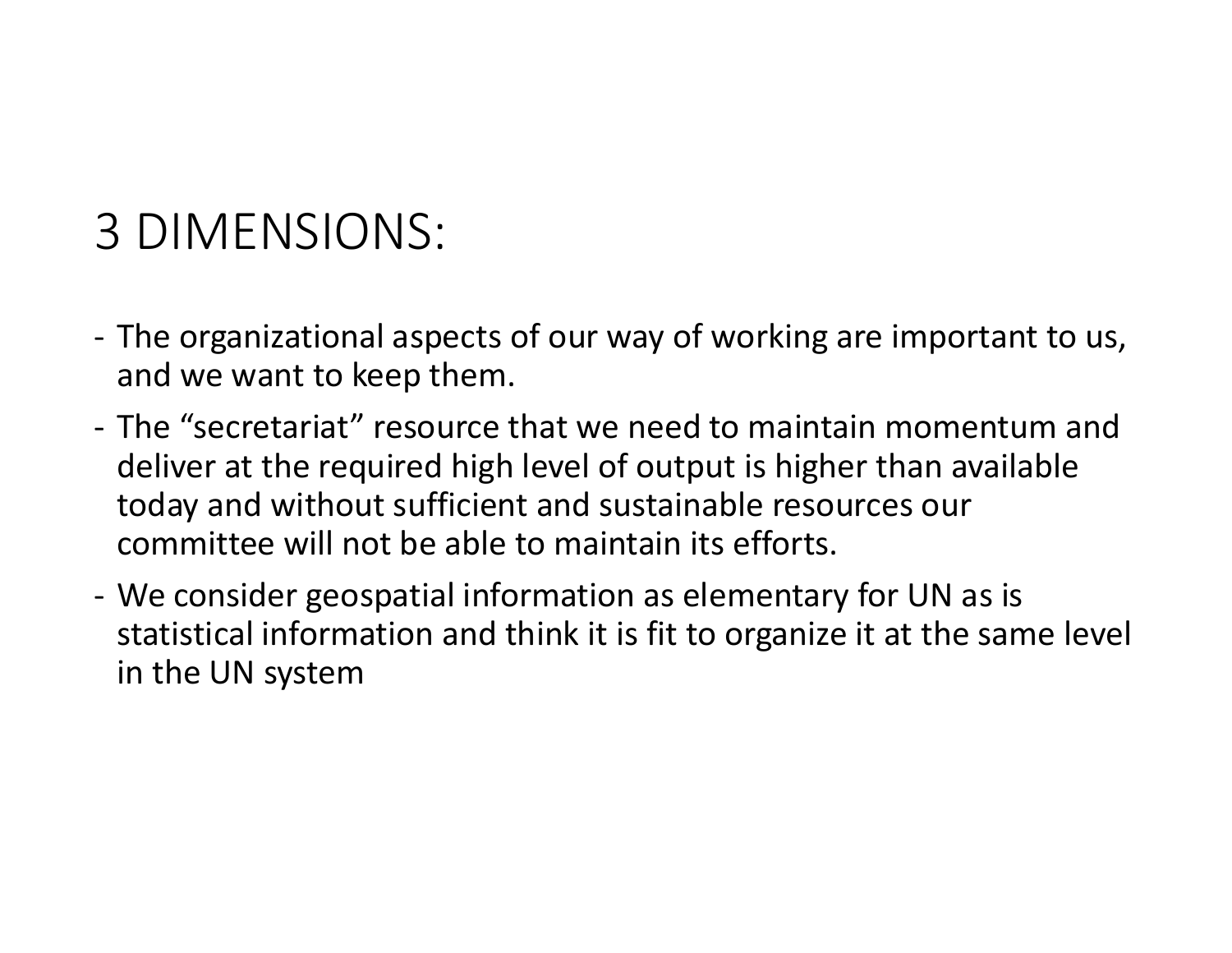#### 1. STAY OURSELVES

The organizational aspects of our way of working are important to us, and we want to keep them. - STAY OURSELVES<br>
- organizational aspects of our way of working are in<br>
d we want to keep them.<br>
- An inclusive approach to all member states<br>
- Regional Committees<br>
- Thematical groups and networks<br>
- Open to private sec - STAY OURSELVES<br>
- organizational aspects of our way of<br>
Here want to keep them.<br>
- An inclusive approach to all member stat<br>
- Regional Committees<br>
- Thematical groups and networks<br>
- Open to private sector, Academia, an - STAY OURSELVES<br>
- organizational aspects of our way of work<br>
- y are<br>
- An inclusive approach to all member states<br>
- Regional Committees<br>
- Thematical groups and networks<br>
- Open to private sector, Academia, and other O - STAY OURSELVES<br>
- organizational aspects of our way of working are<br>
- an inclusive approach to all member states<br>
- An inclusive approach to all member states<br>
- Regional Committees<br>
- Thematical groups and networks<br>
- O

They are

- 
- 
- 
-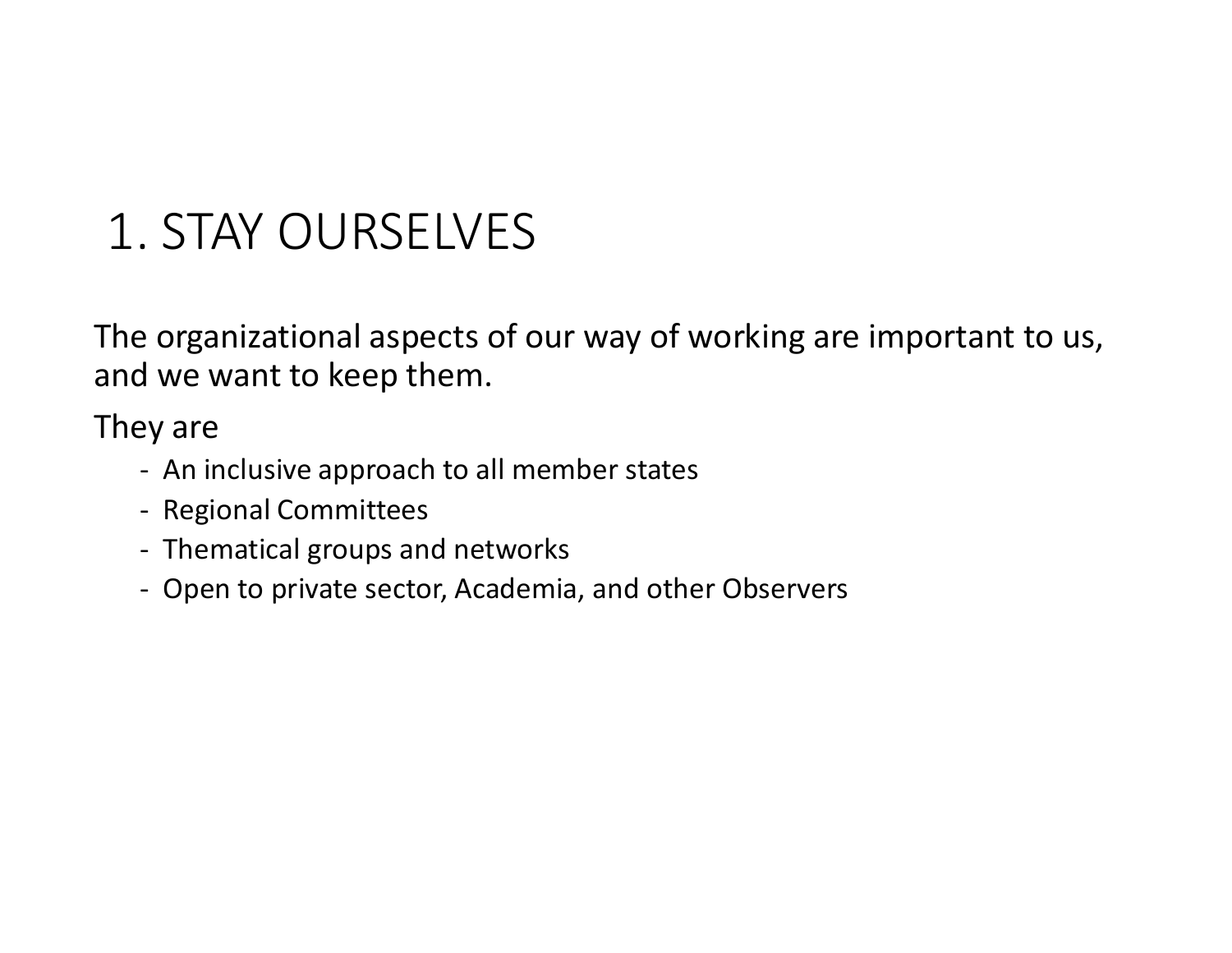#### 2. NOTHING COMES FOR FREE

The "secretariat" resources that we need to maintain momentum and deliver at the required high level of output is higher than what is available today and without sustainable resources our committee will not be able to maintain its efforts. 2. NOTHING COMES FOR FREE<br>The "secretariat" resources that we need to maintain momentum and<br>deliver at the required high level of output is higher than what is available<br>today and without sustainable resources our committe 2. INCTITING COIVILS FON FINEL<br>The "secretariat" resources that we need to maintain momentum and<br>deliver at the required high level of output is higher than what is available<br>today and without sustainable resources our com The "secretariat" resources that we need<br>deliver at the required high level of out<sub>l</sub><br>today and without sustainable resource<br>maintain its efforts.<br>- MS have seconded staff to the secreta<br>outcome<br>- MS have made available si

- outcome
- maintain its efforts.<br>
 MS have seconded staff to the secretariat to be able to achieve the desired<br>
outcome<br>
 MS have made available significant resources to the work of the committee<br>
of experts, including services con
- 
-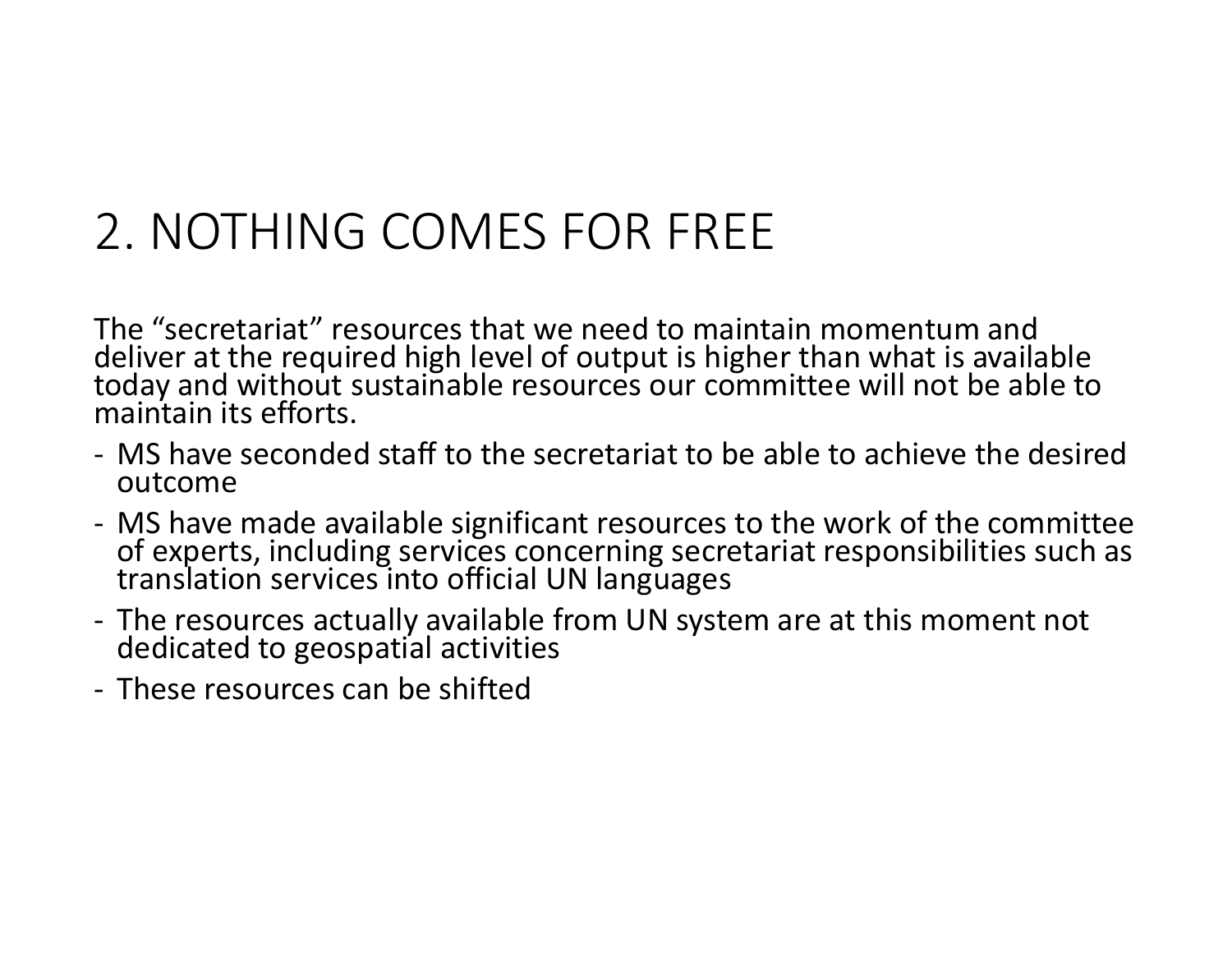#### 3. The geospatial work should have the same status as the statistical

- 3. The geospatial work should have the same<br>status as the statistical<br>- As geospatial information is as elementary for UN as is statistical<br>information, the organizational structures for that information should<br>be at the s information, the organizational structures for that information should be at the same level 3. The geospatial work should have the same<br>status as the statistical<br>- As geospatial information is as elementary for UN as is statistical<br>information, the organizational structures for that information should<br>be at the s
- recognized and this can be reinforced by raising the status of our group